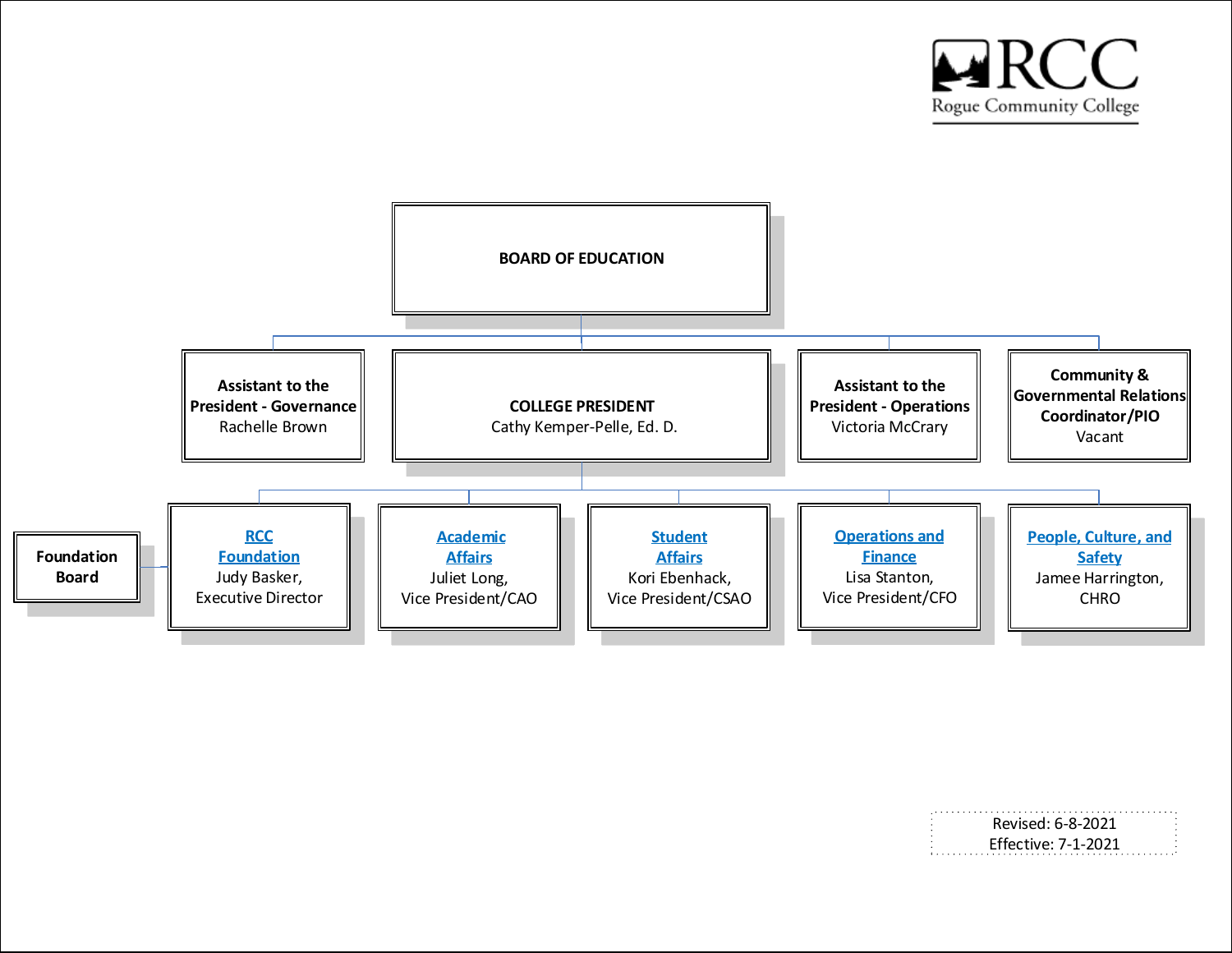<span id="page-1-0"></span>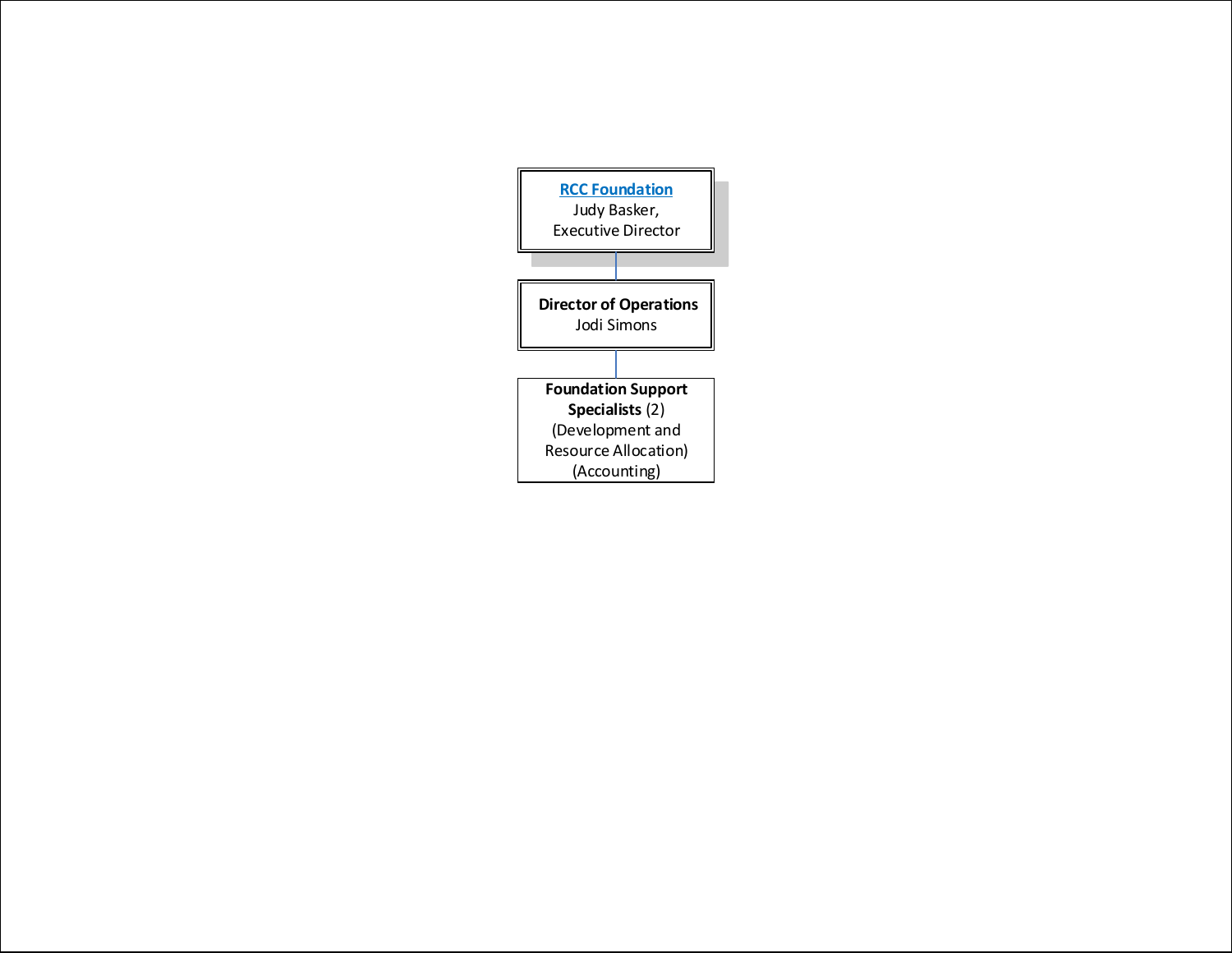<span id="page-2-0"></span>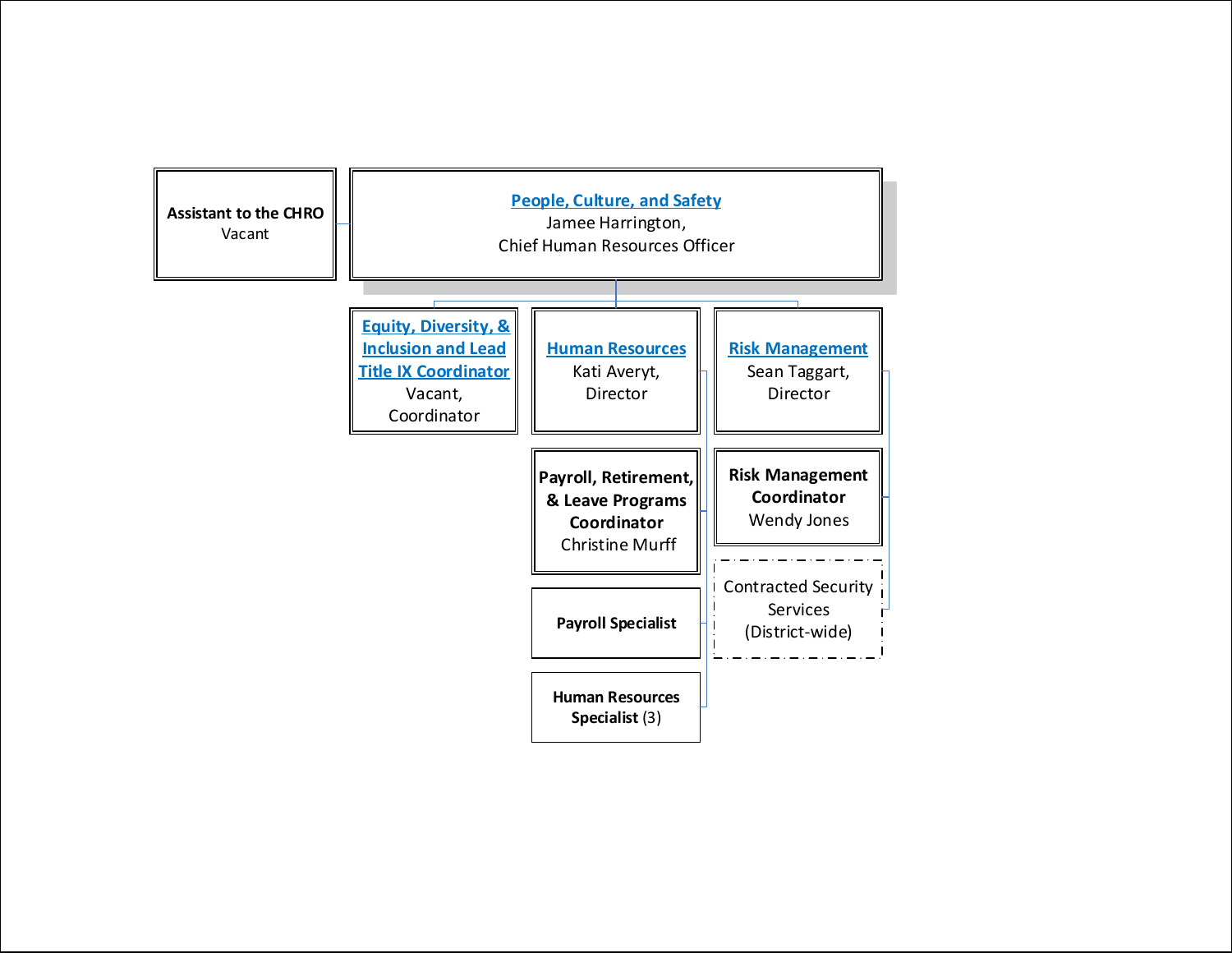<span id="page-3-0"></span>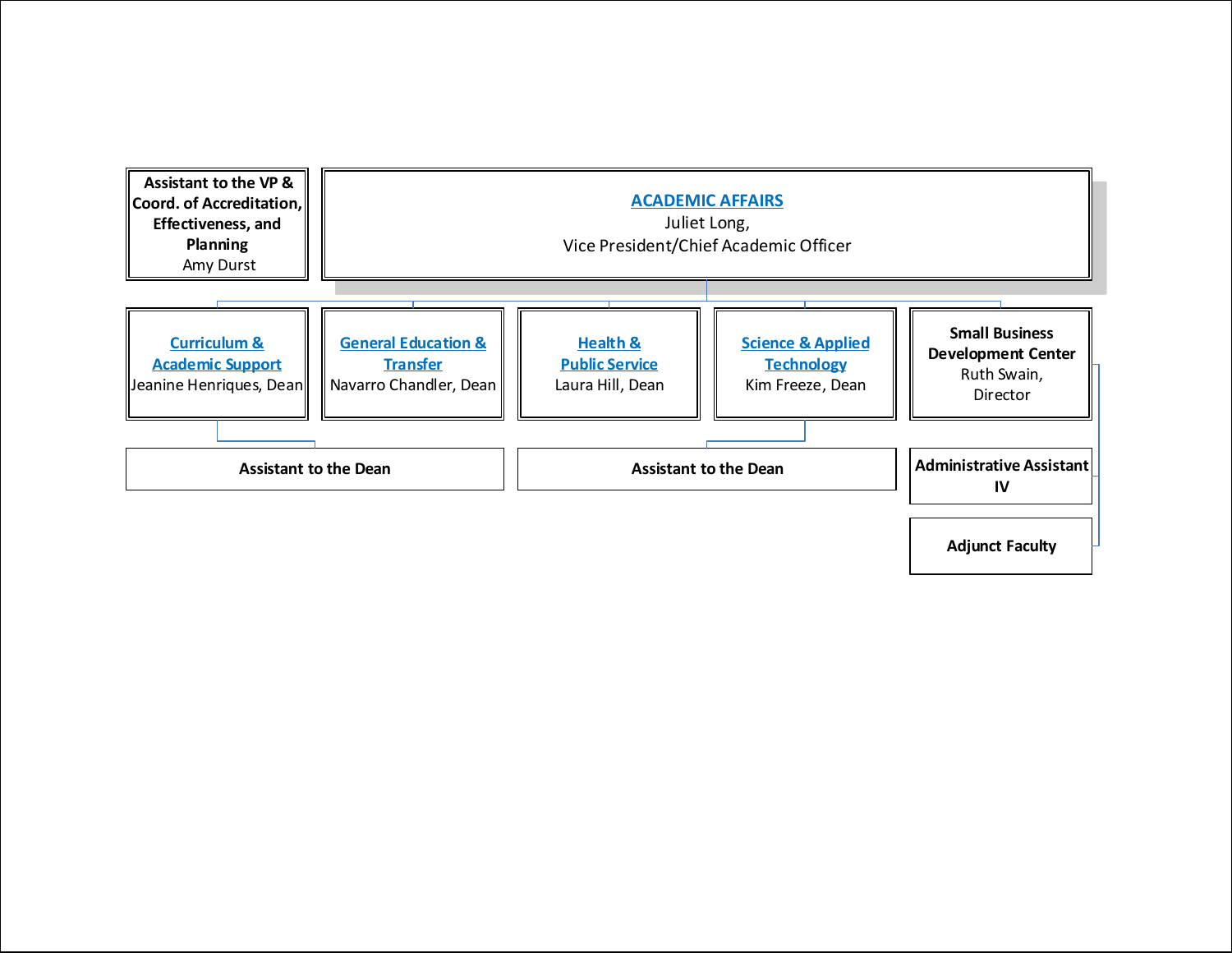<span id="page-4-0"></span>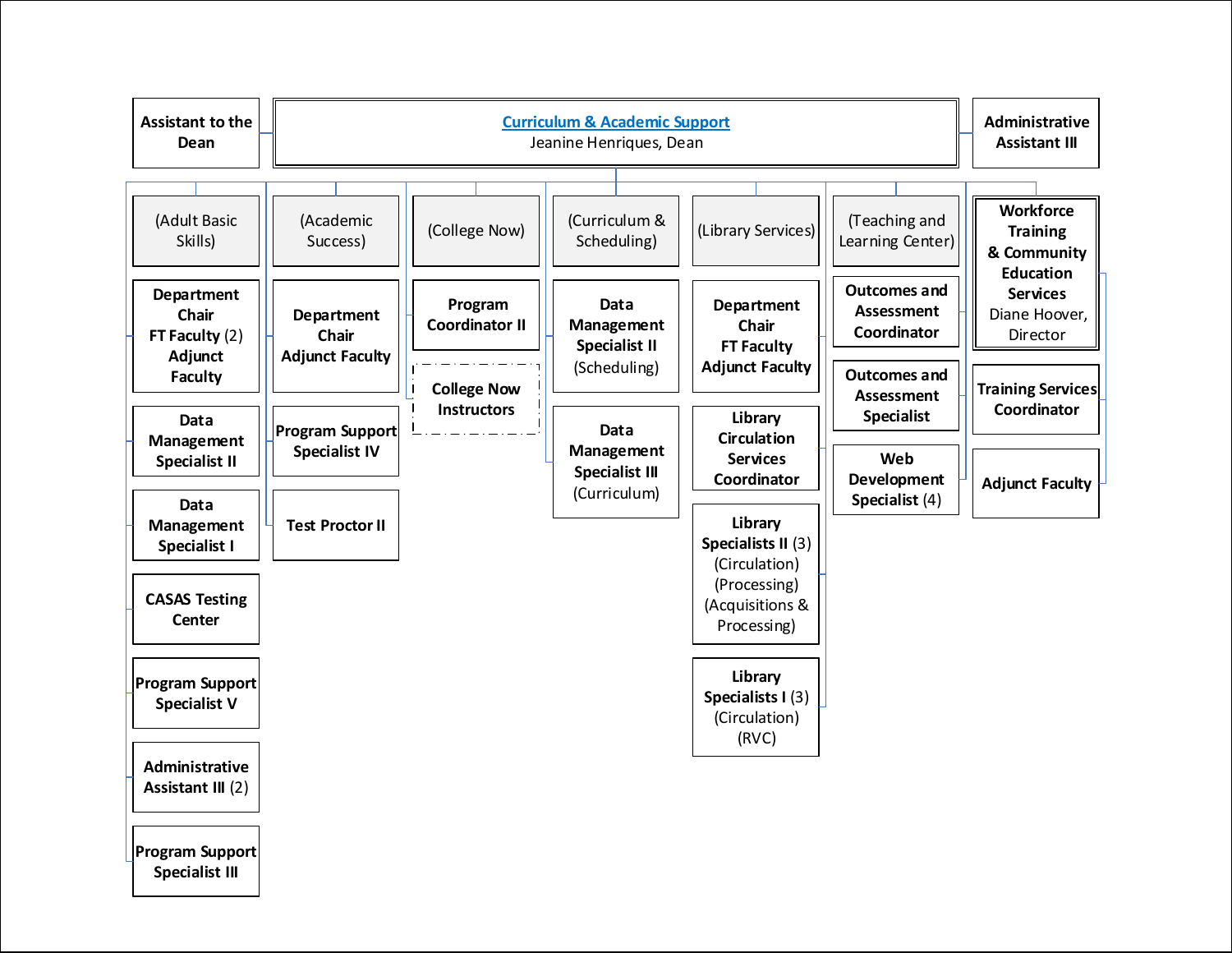<span id="page-5-0"></span>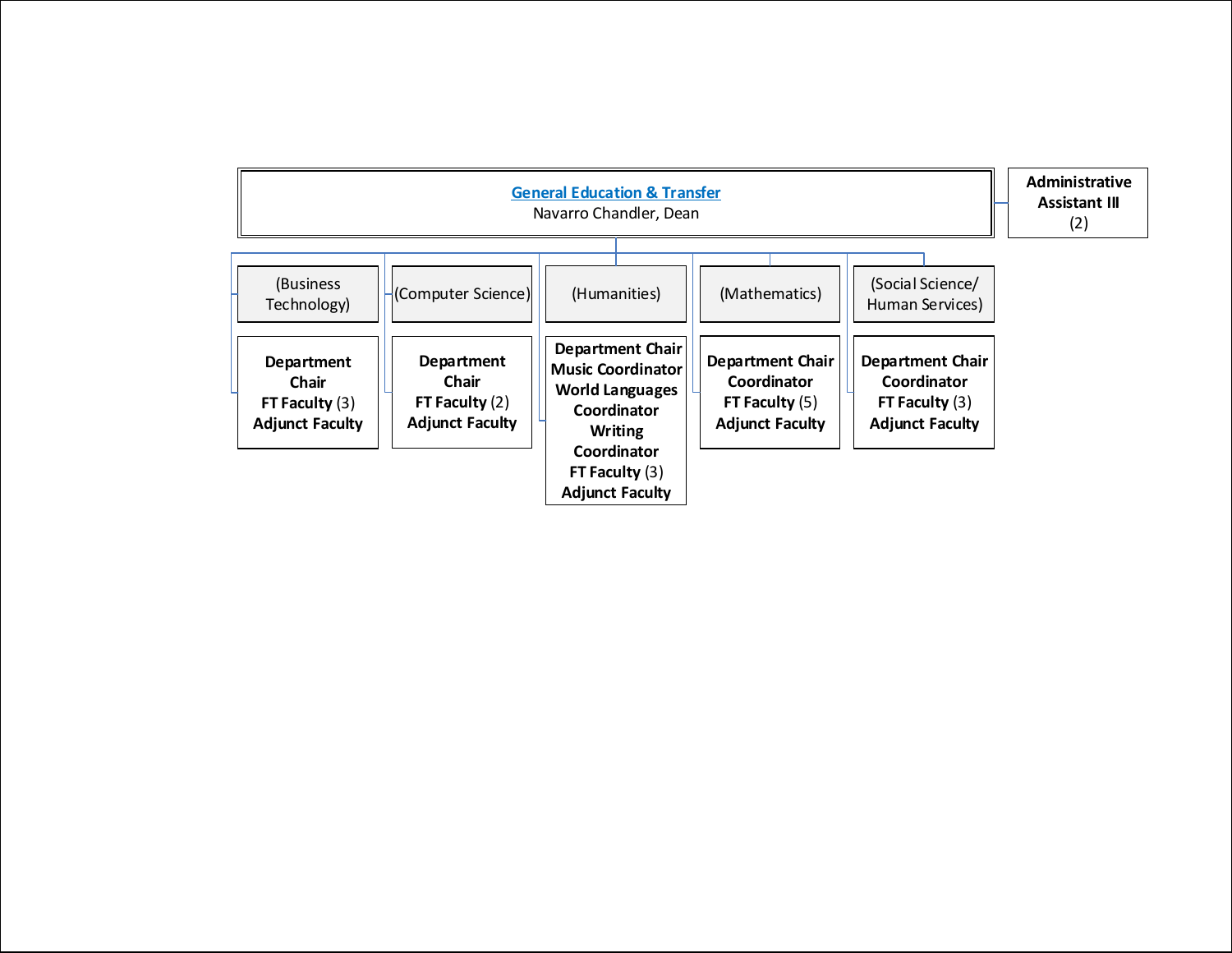<span id="page-6-0"></span>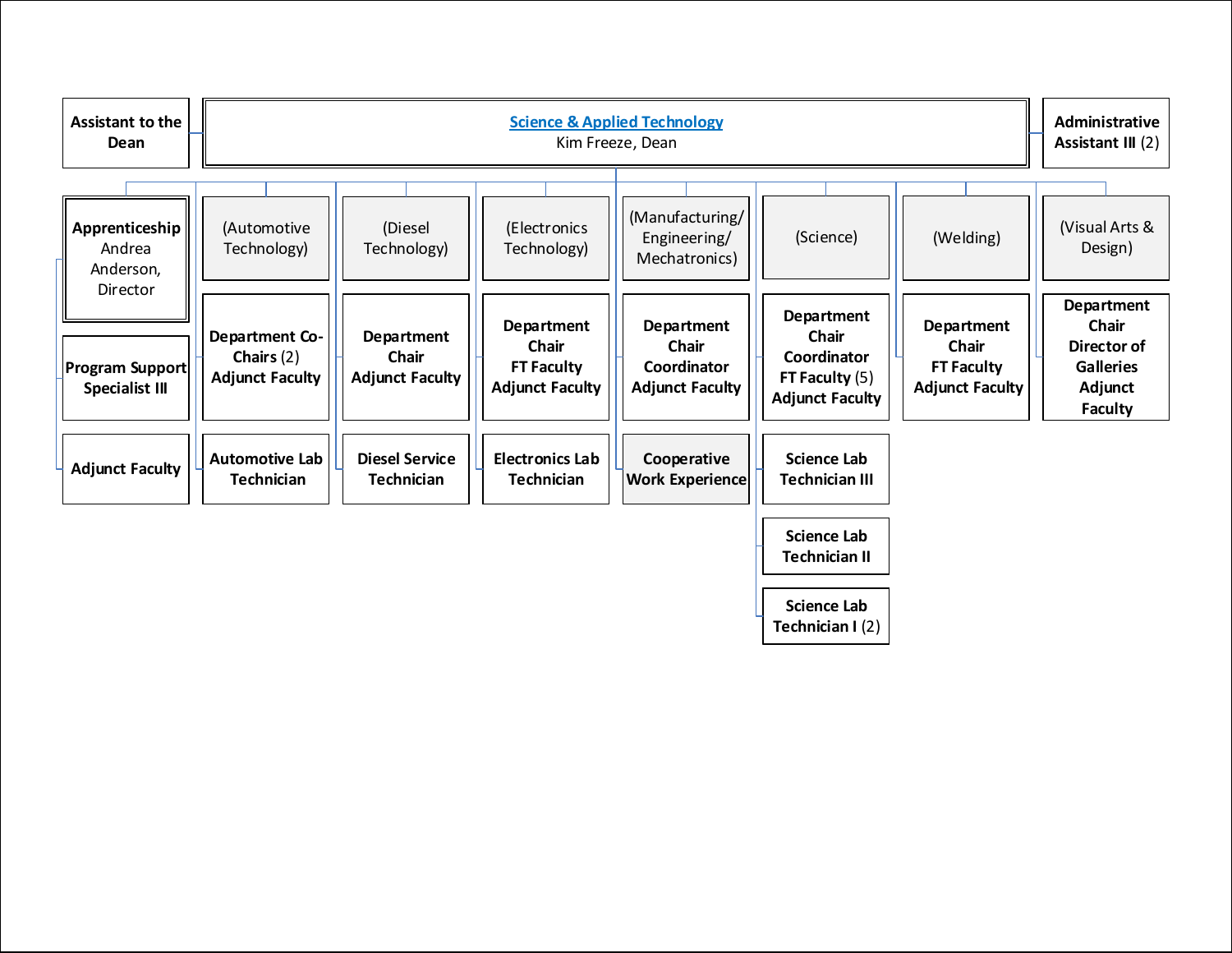<span id="page-7-0"></span>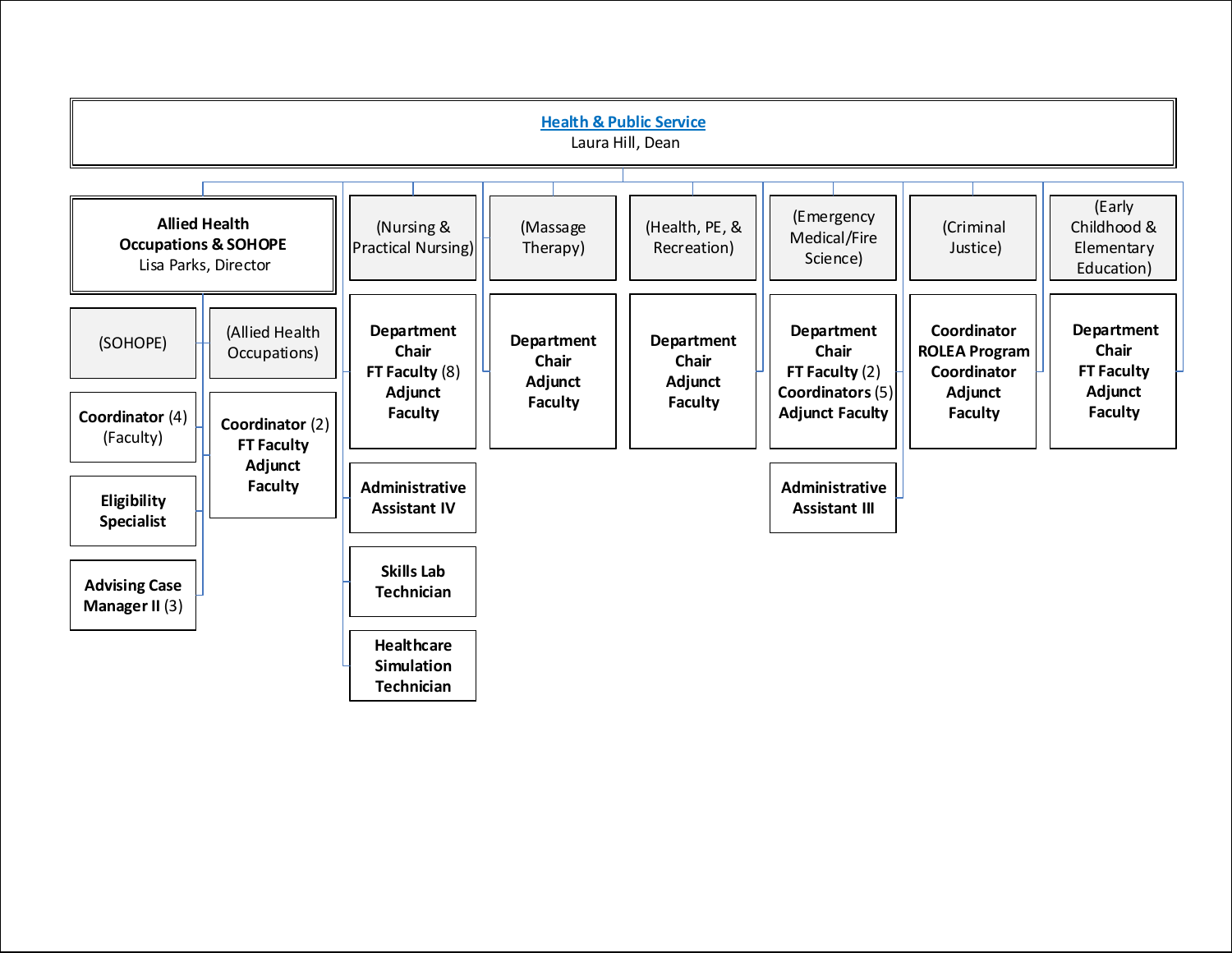<span id="page-8-0"></span>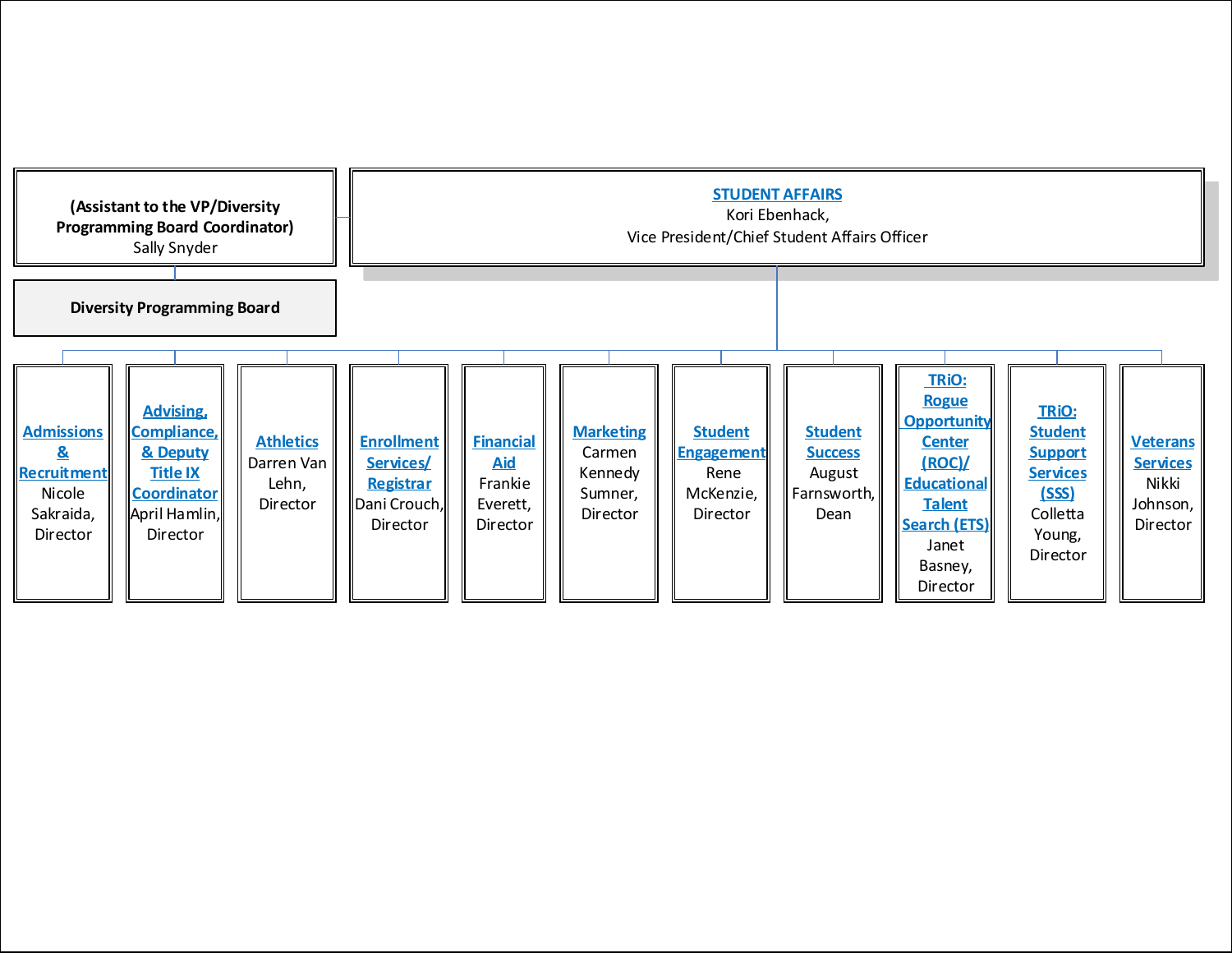<span id="page-9-0"></span>**[Admissions & Recruitment](#page-8-0)** Nicole Sakraida, Director

**Transition Specialist** (Admissions & Recruitment) (3) (ELA) (Latino Outreach & Recruitment)

**Advising Case Manager I** (Latino Outreach & Recruitment)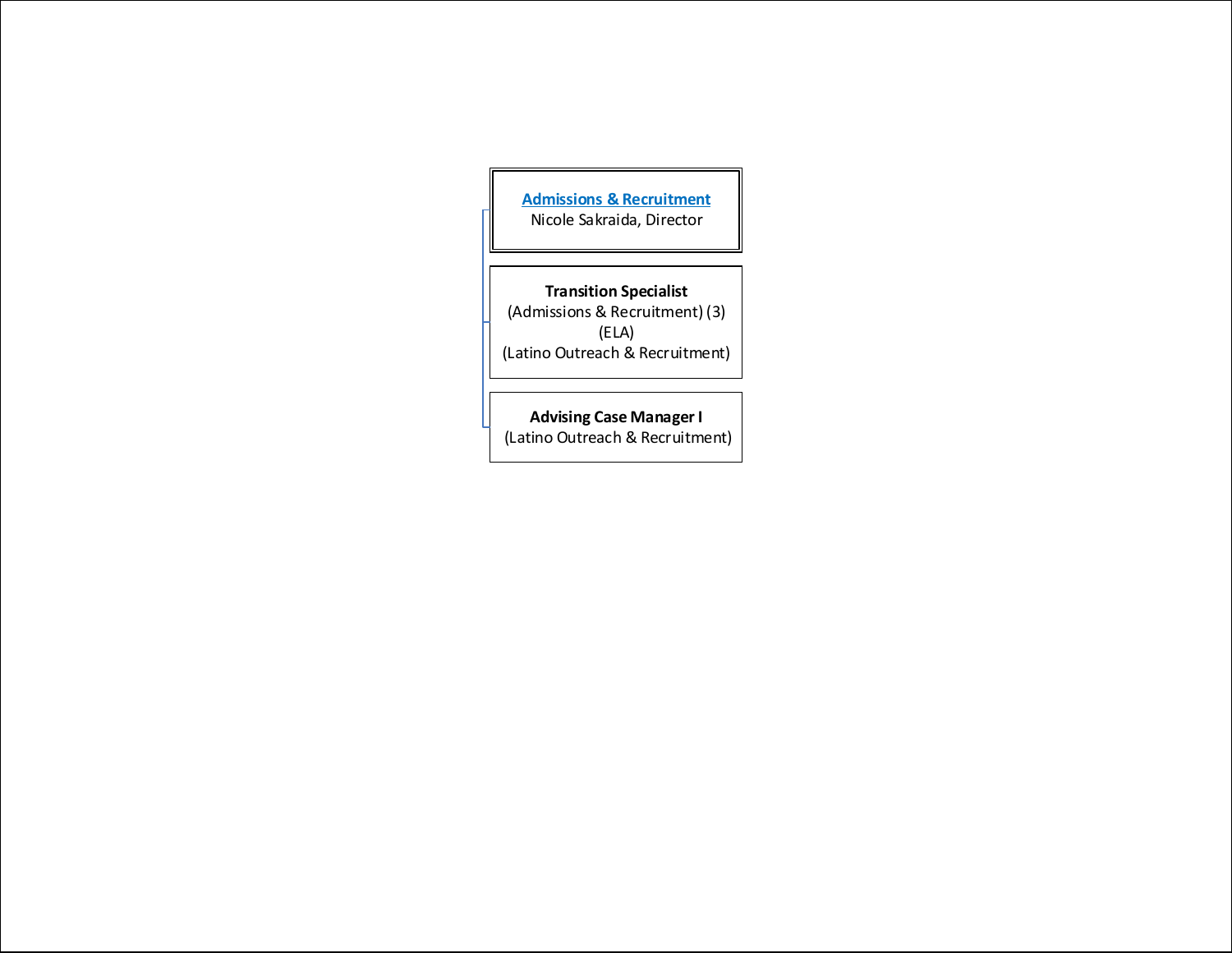<span id="page-10-0"></span>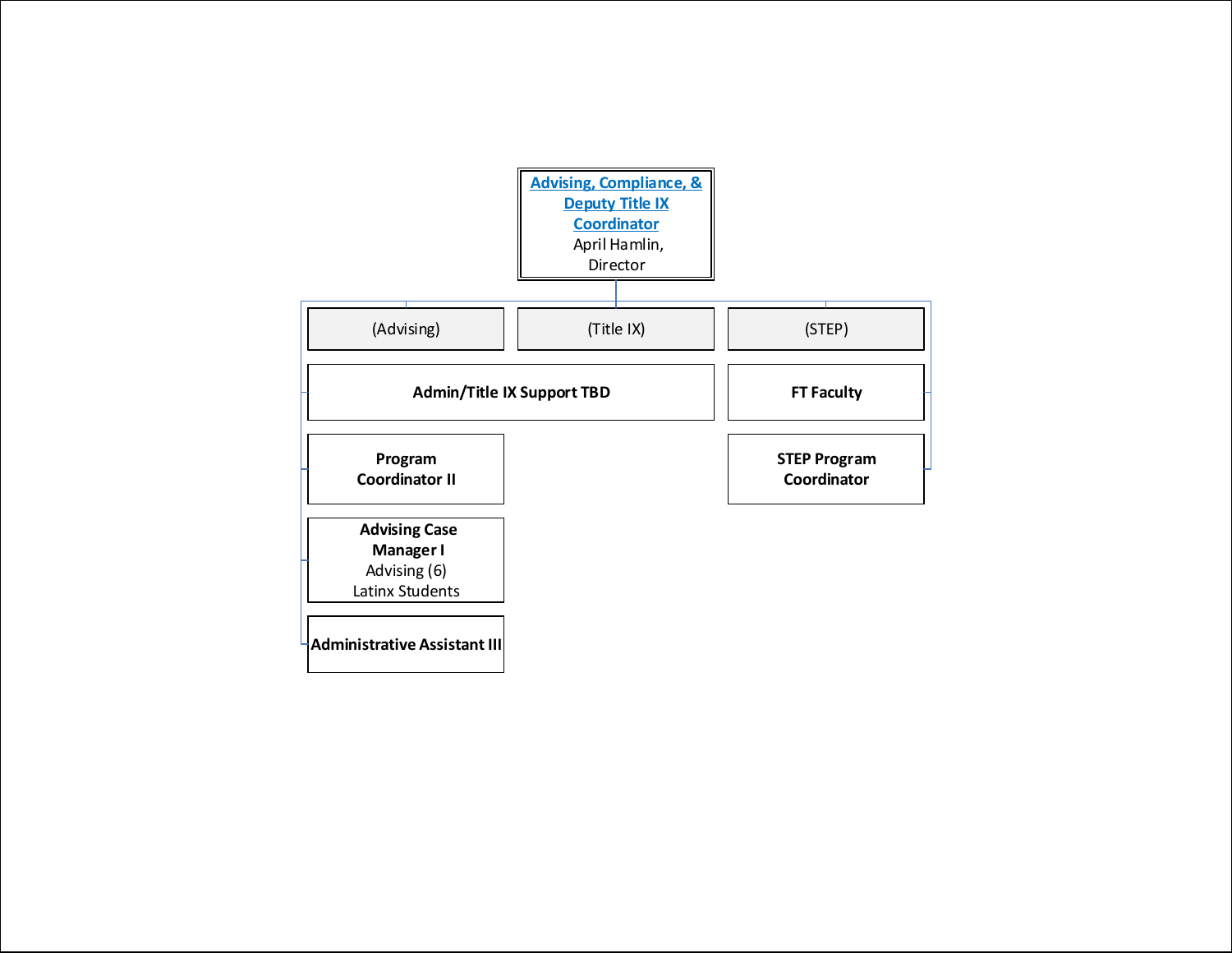<span id="page-11-0"></span>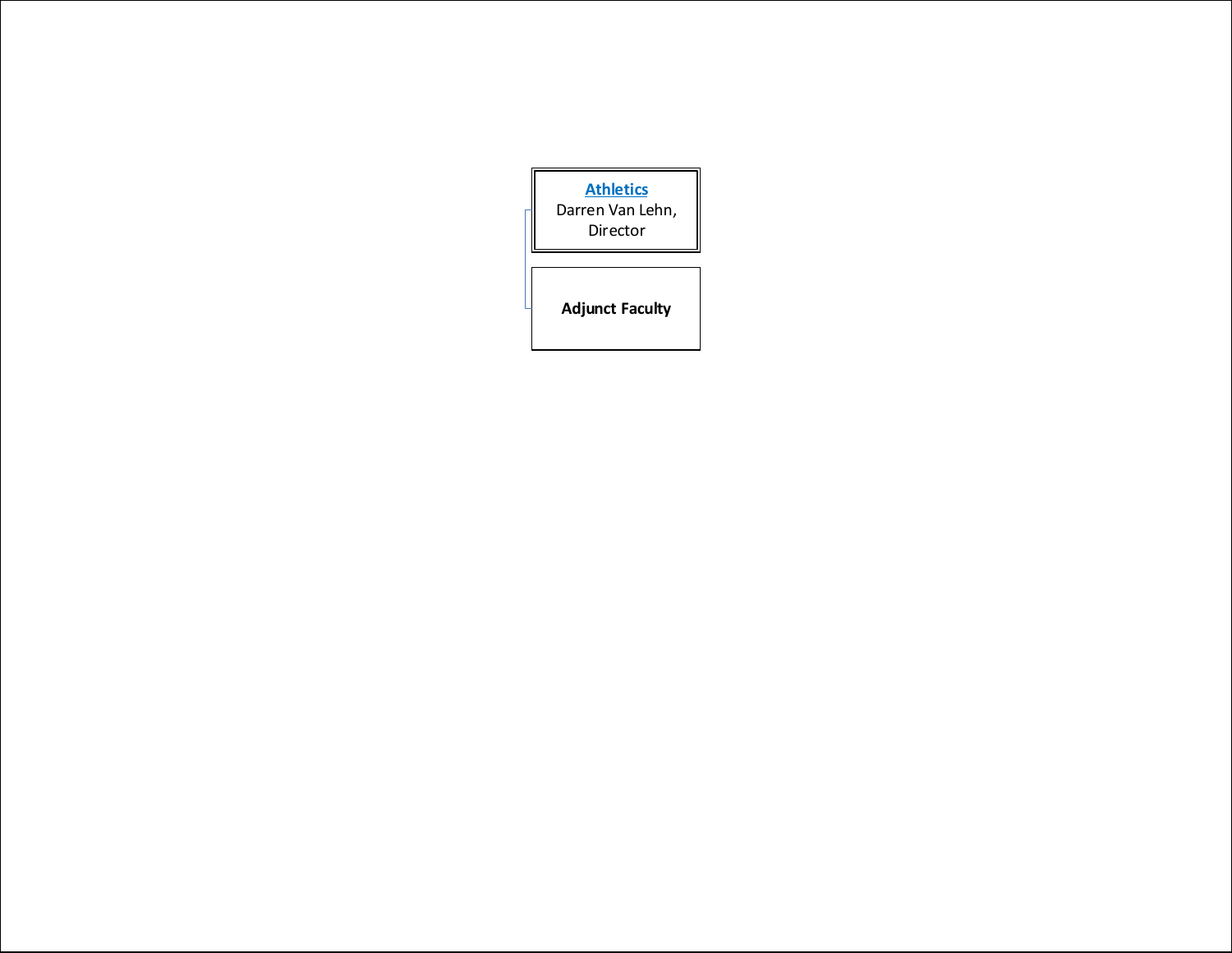<span id="page-12-0"></span>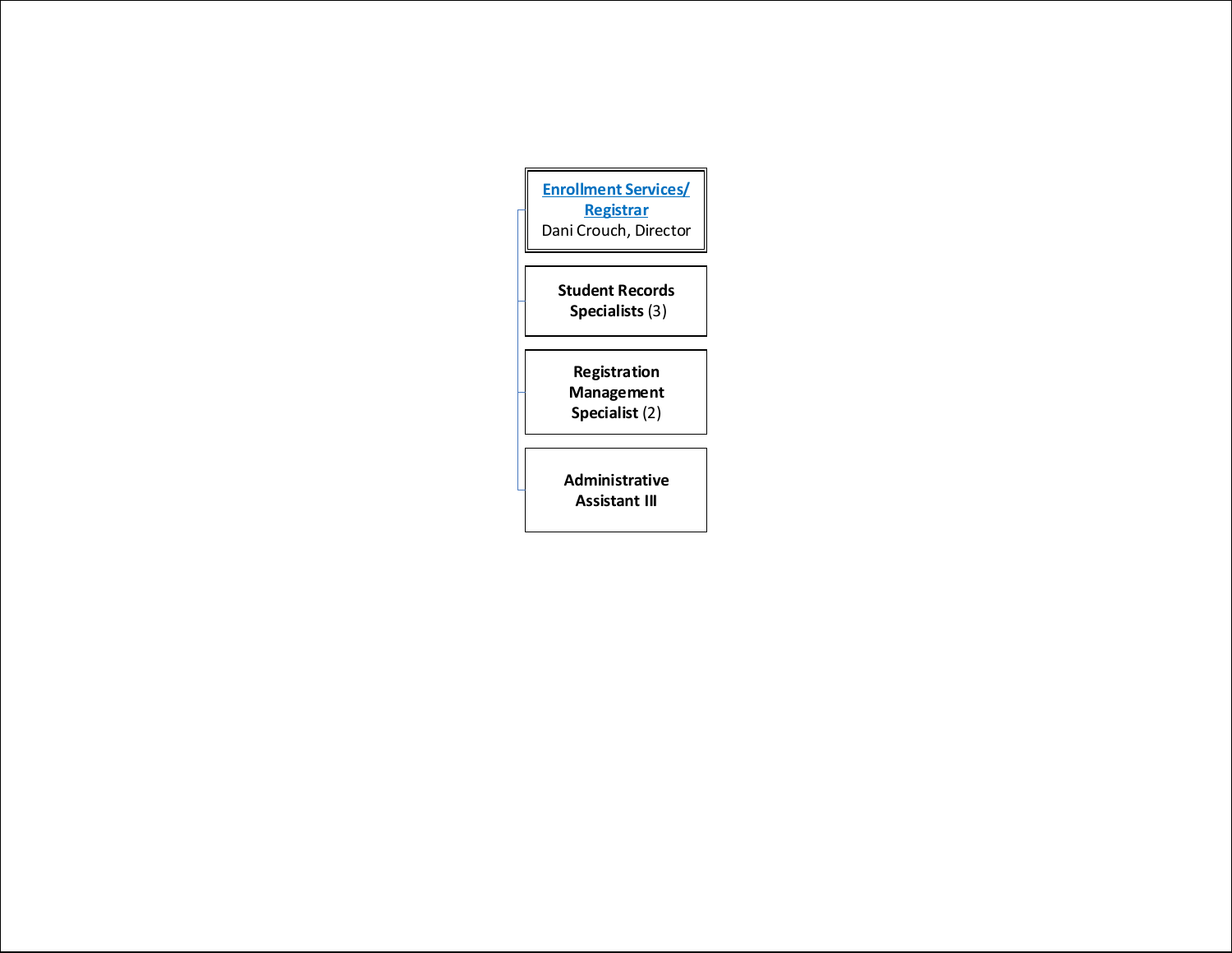<span id="page-13-0"></span>

| <b>Financial Aid</b><br>Frankie Everett,<br>Director |  |  |
|------------------------------------------------------|--|--|
| <b>Financial Aid Specialist</b><br>(5)               |  |  |
| <b>Financial Aid Coordinator</b>                     |  |  |
| <b>Financial Aid Advisor</b><br>(6)                  |  |  |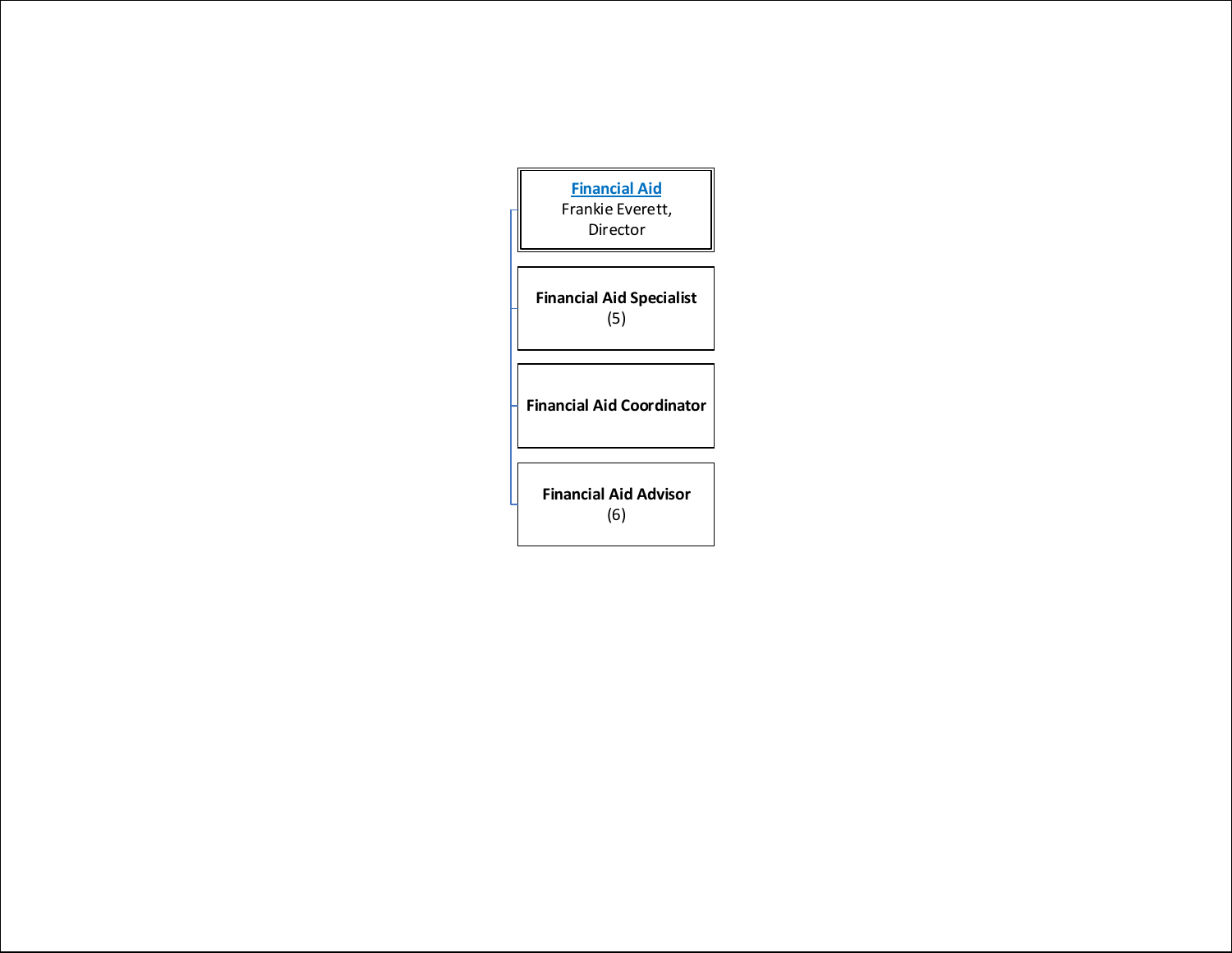<span id="page-14-0"></span>

| <b>Marketing</b><br>Carmen Kennedy Sumner,<br>Director |  |  |
|--------------------------------------------------------|--|--|
|                                                        |  |  |
| Digital Media & Marketing<br><b>Specialist</b>         |  |  |
|                                                        |  |  |
| <b>Graphics Specialist</b>                             |  |  |
| <b>Internet Strategist</b>                             |  |  |
| <b>Administrative Assistant II</b>                     |  |  |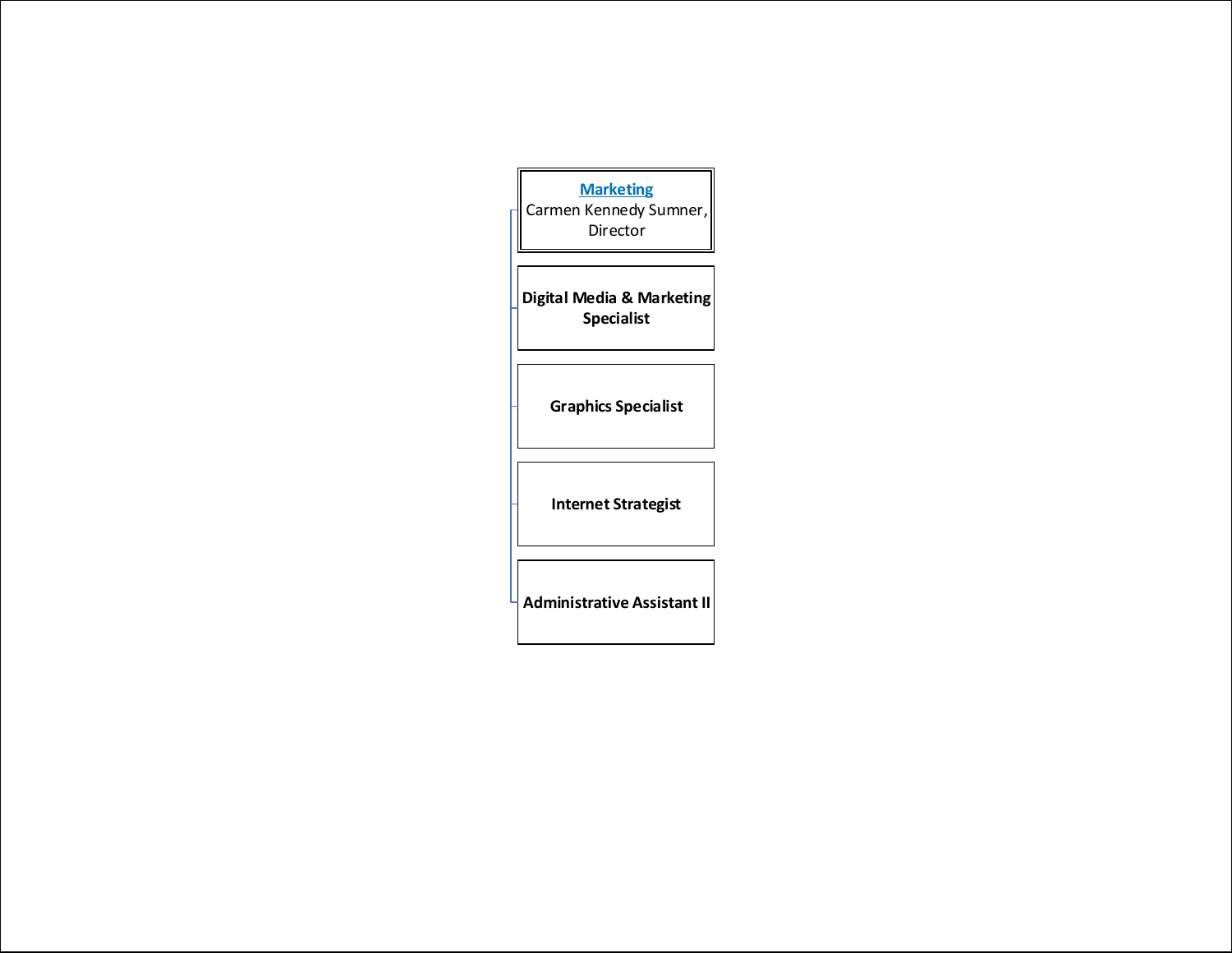<span id="page-15-0"></span>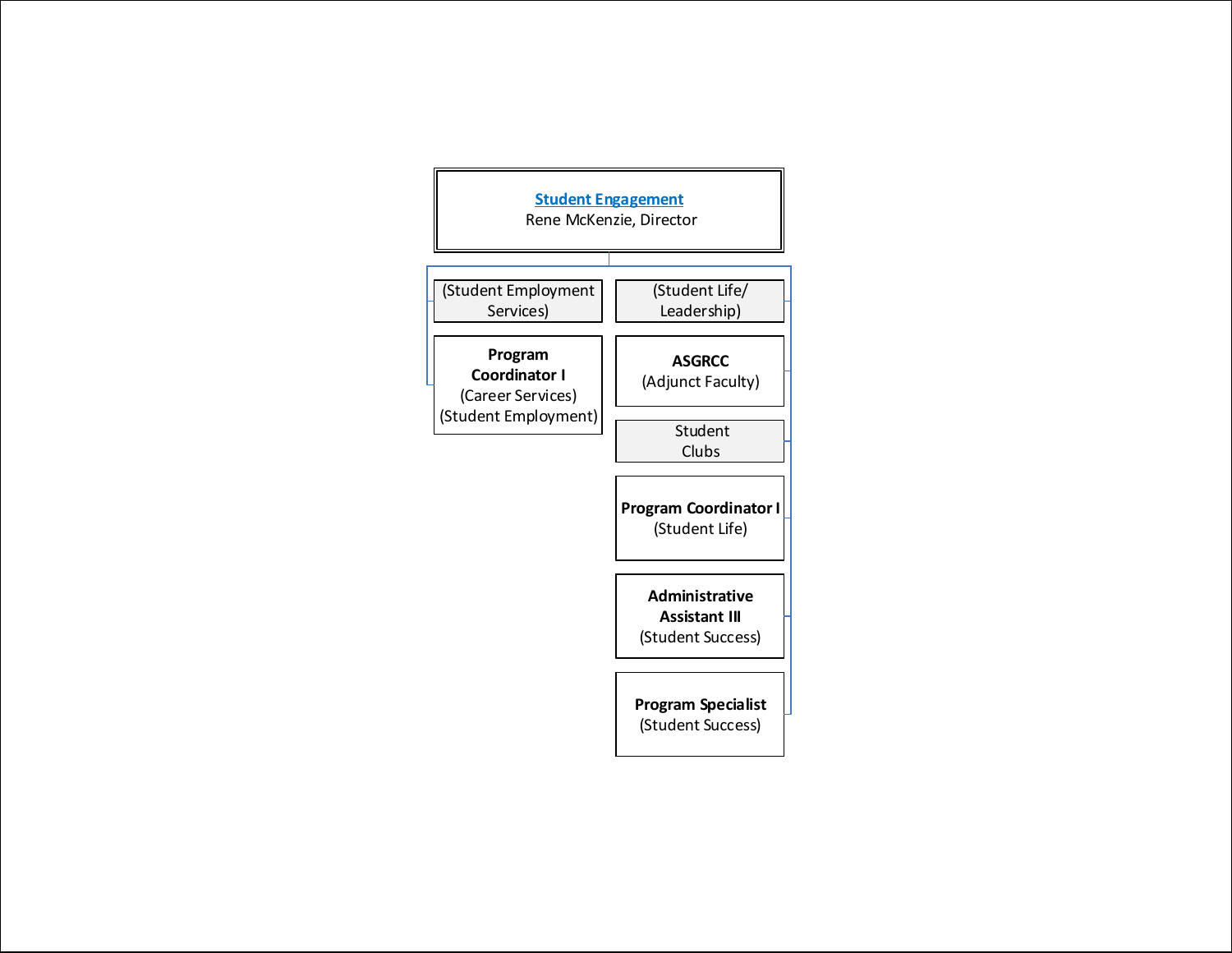<span id="page-16-0"></span>

| <b>Assistant to the</b><br>Dean | <b>Student Success</b><br>August Farnsworth, Dean                          |                                                                 |
|---------------------------------|----------------------------------------------------------------------------|-----------------------------------------------------------------|
|                                 | (Counseling)                                                               | (Access & Disability<br>Resources)                              |
|                                 | Department Chair<br>Coordinator<br>FT Faculty $(2)$<br>FT Faculty (SOHOPE) | <b>FT Faculty</b><br><b>Adjunct Faculty</b>                     |
|                                 | <b>Adjunct Faculty</b><br>(Faculty Counselors)                             | <b>Access and Disability</b><br><b>Resources Specialist (2)</b> |
|                                 | <b>Administrative</b><br><b>Assistant III</b>                              | <b>Administrative</b><br><b>Assistant I</b>                     |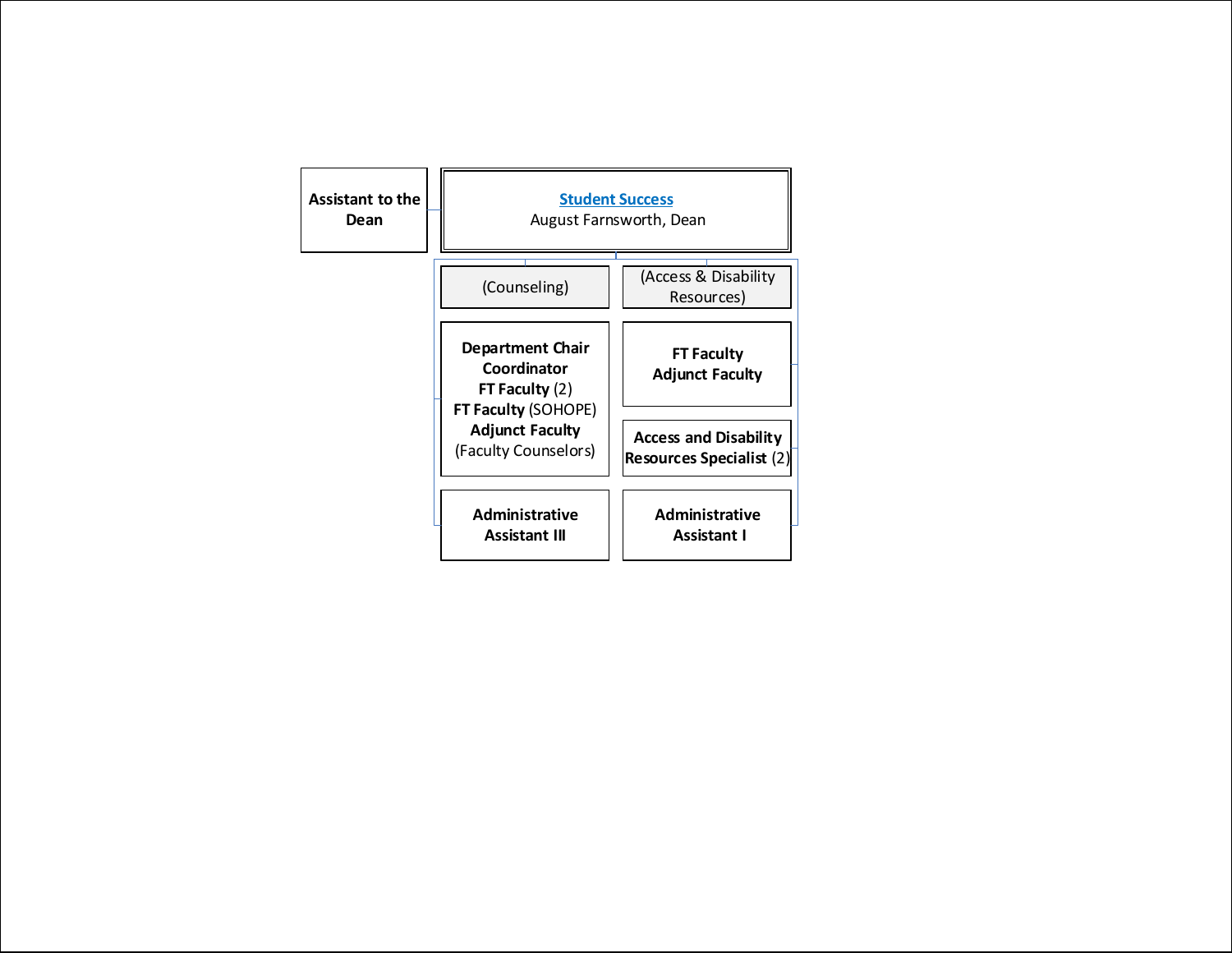<span id="page-17-0"></span>

| TRIO:<br><b>Rogue Opportunity Center (ROC)</b><br><b>Educational Talent Search (ETS)</b><br>Janet Basney, Director |                                      |  |
|--------------------------------------------------------------------------------------------------------------------|--------------------------------------|--|
| (ROC)                                                                                                              | (ETS)                                |  |
| <b>Transition</b><br>Specialists (3)                                                                               | <b>Transition</b><br>Specialists (3) |  |
| <b>Administrative Assistant III</b>                                                                                |                                      |  |
| Data Management Specialist II                                                                                      |                                      |  |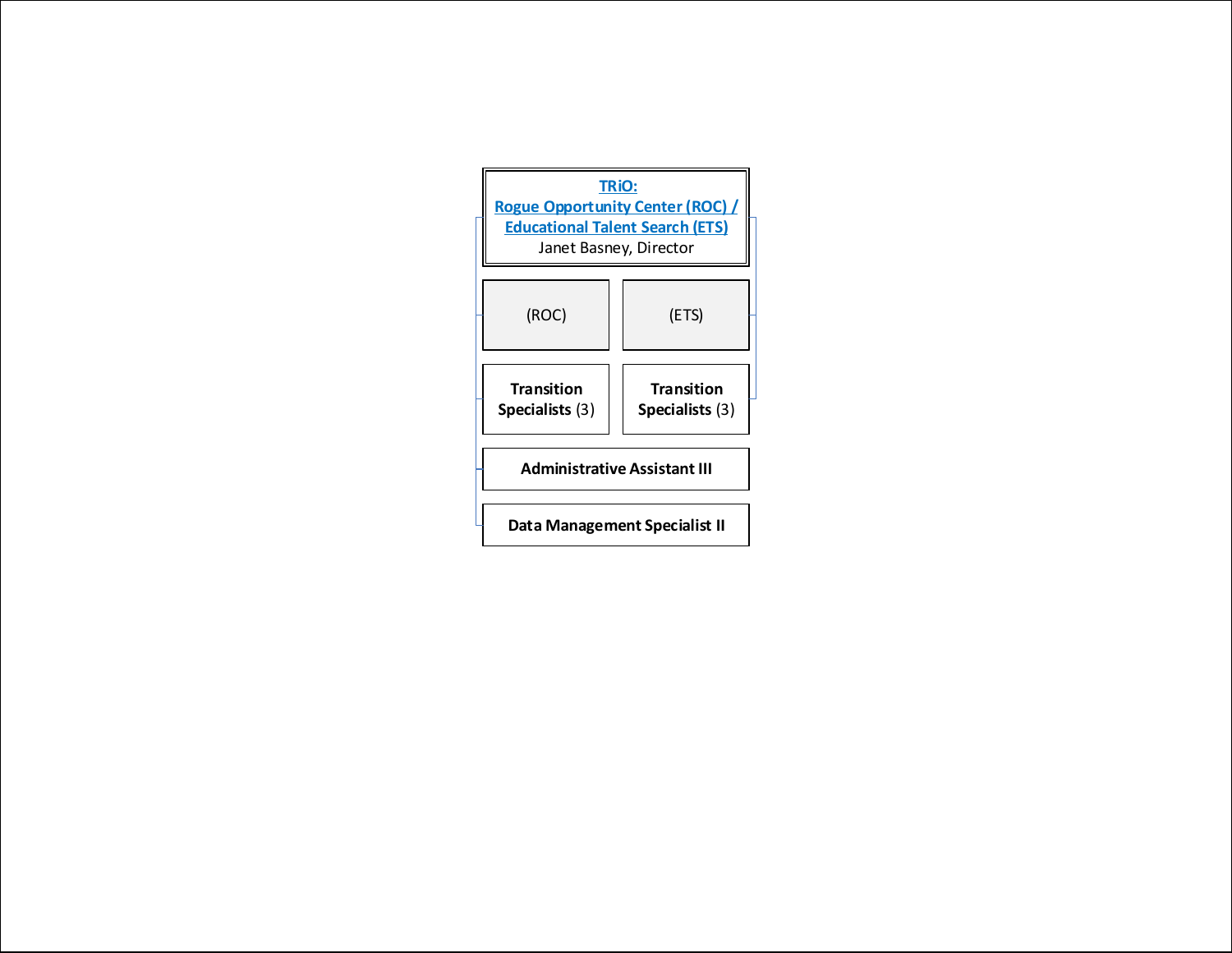<span id="page-18-0"></span>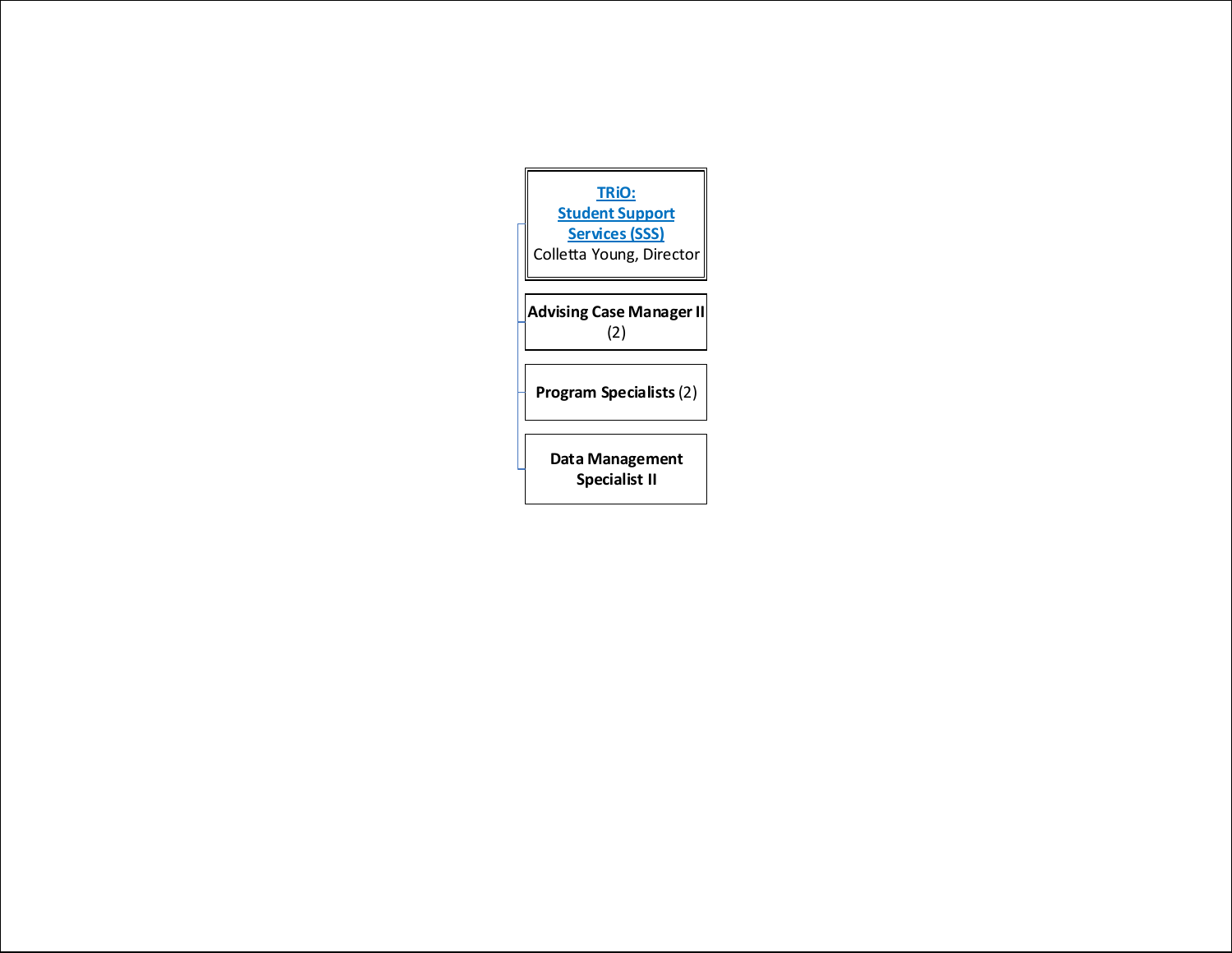<span id="page-19-0"></span>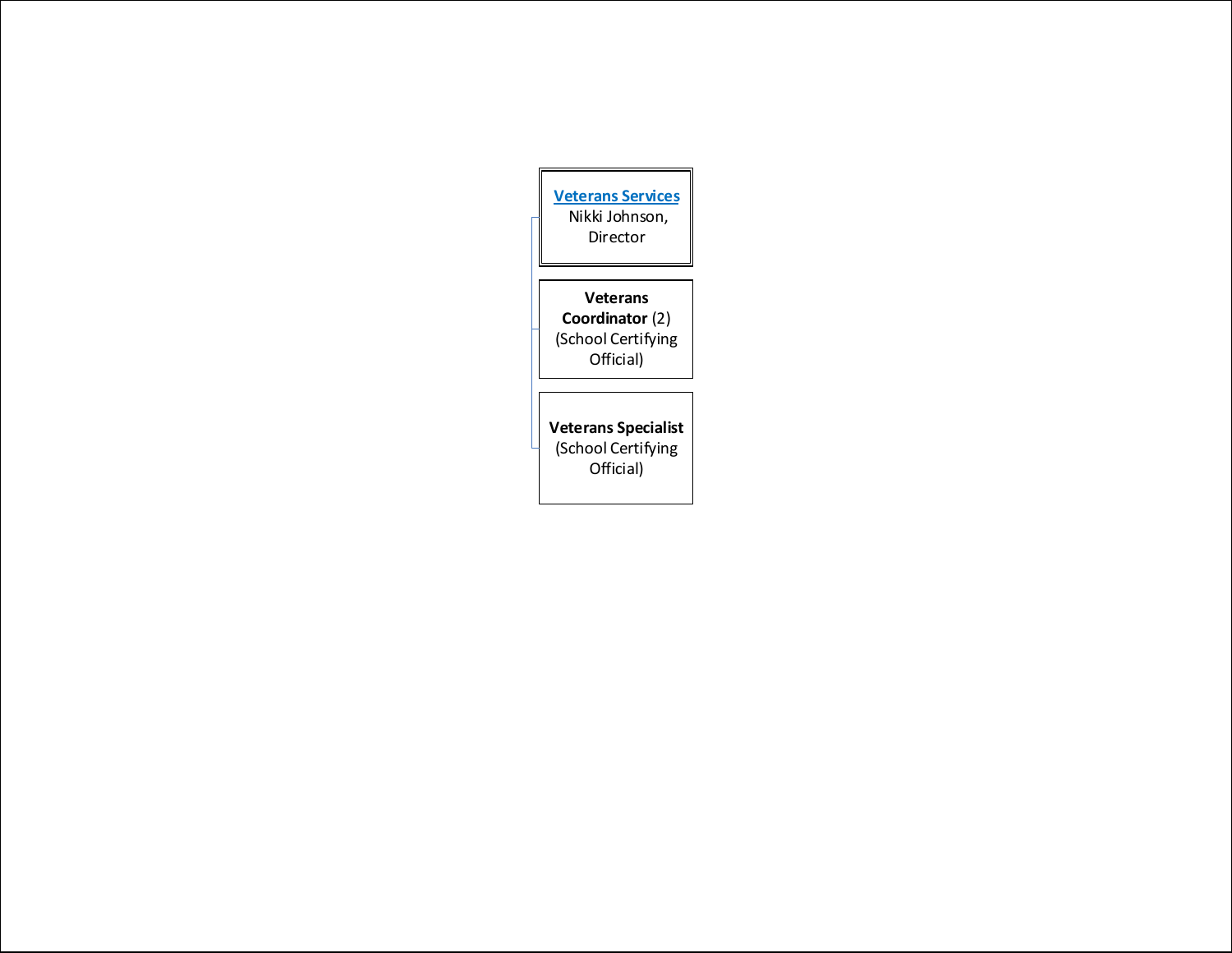<span id="page-20-0"></span>

[Mike McClure,](#page-26-0) Director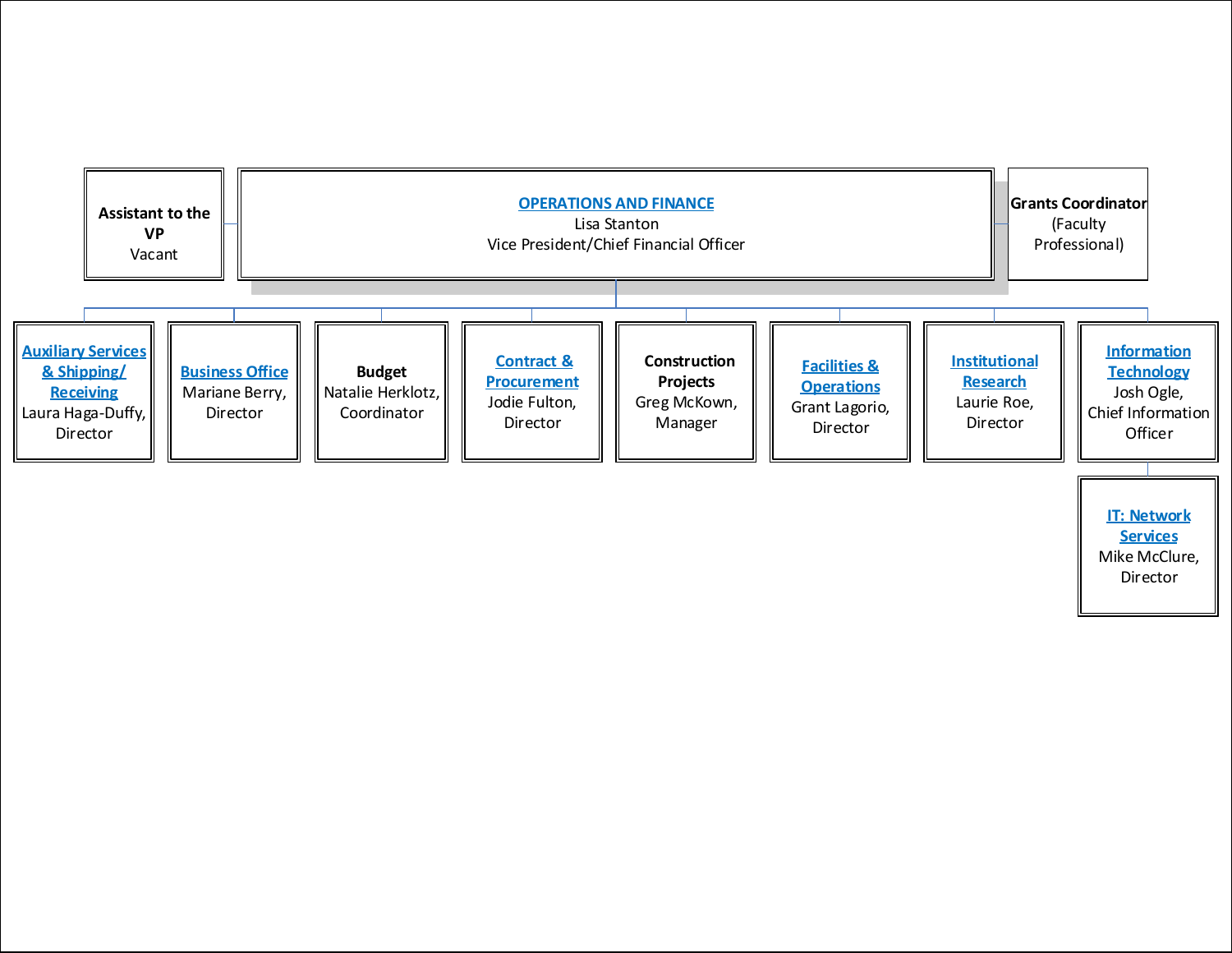| <b>Auxiliary Services &amp; Shipping/</b><br><b>Receiving</b><br>Laura Haga-Duffy, Director |                                            |  |
|---------------------------------------------------------------------------------------------|--------------------------------------------|--|
| (Auxiliary<br>Services)                                                                     | (Shipping/<br>Receiving)                   |  |
| <b>Auxiliary</b><br><b>Services</b><br><b>Specialist</b>                                    | <b>Mail/Receiving</b><br>Lead              |  |
|                                                                                             | Courier/<br>Receiving<br><b>Specialist</b> |  |

<span id="page-21-0"></span> $\overline{r}$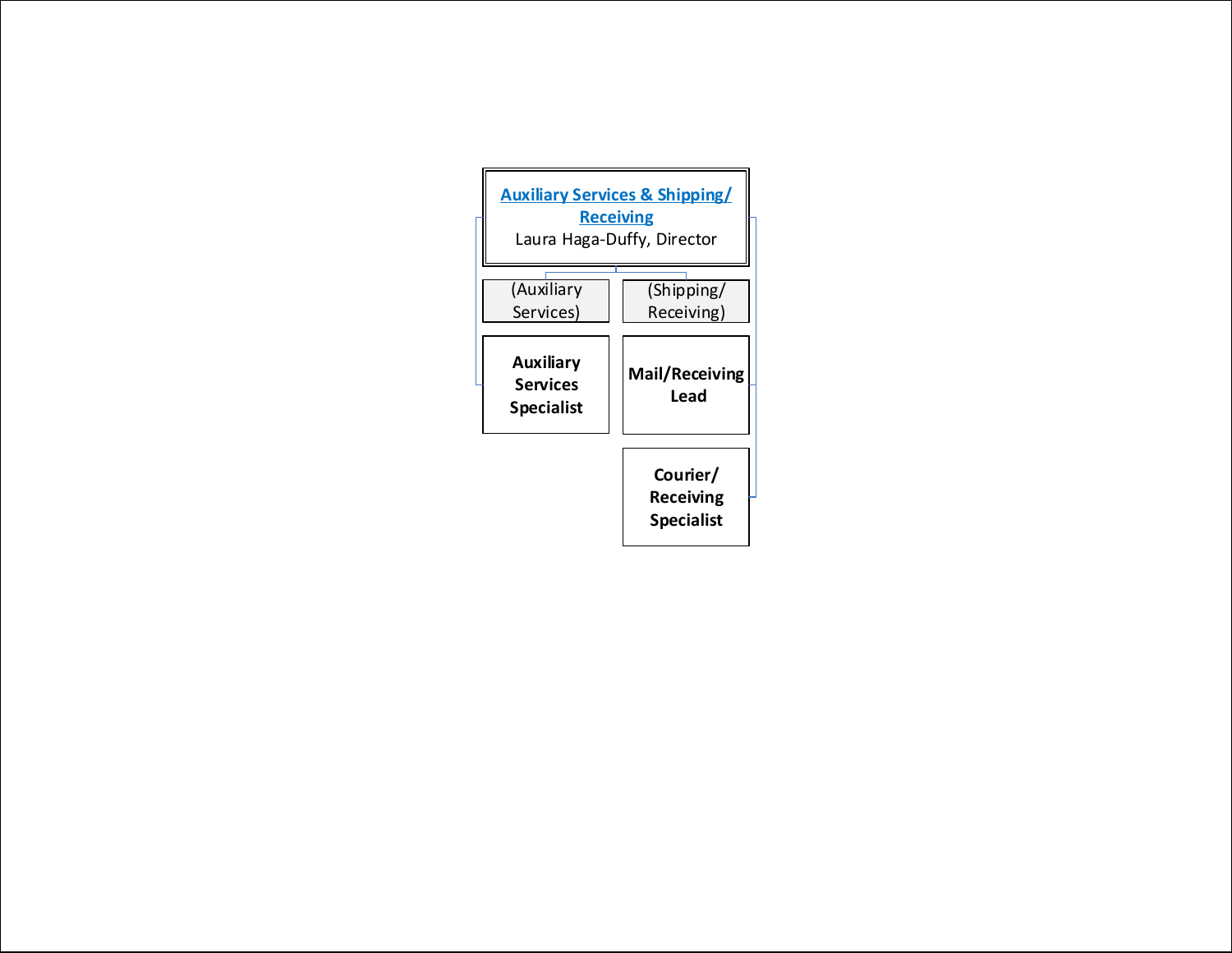<span id="page-22-0"></span>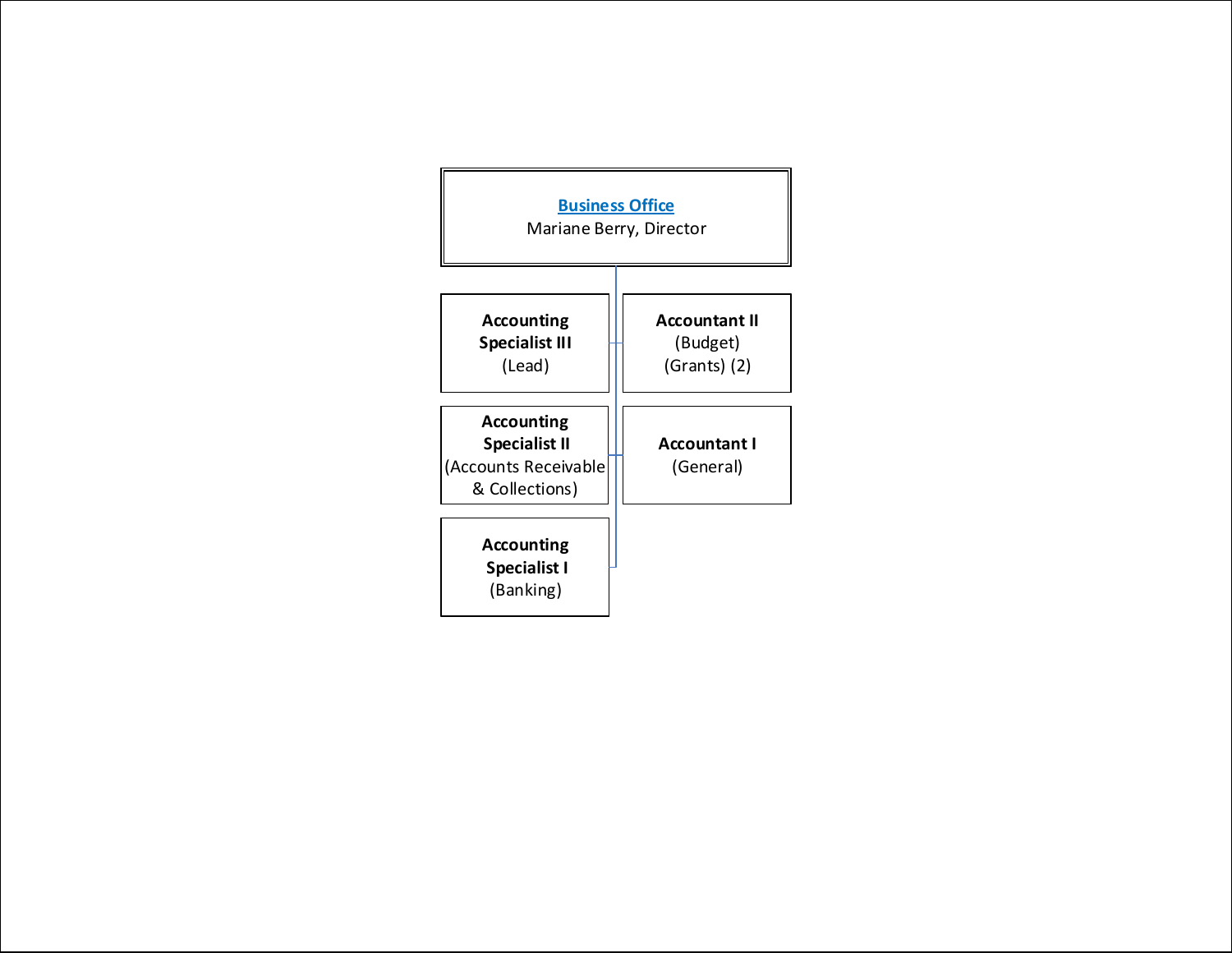<span id="page-23-0"></span>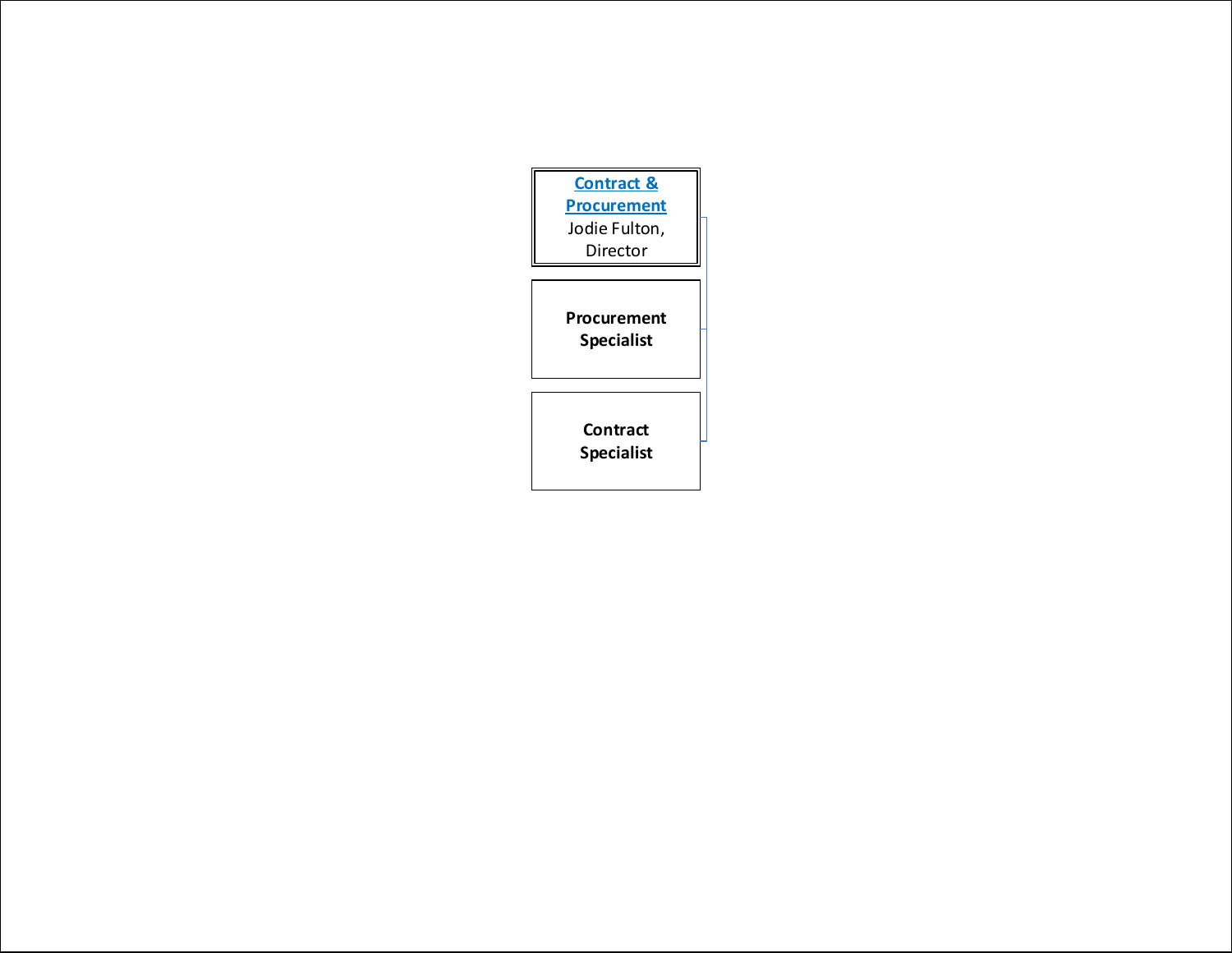<span id="page-24-0"></span>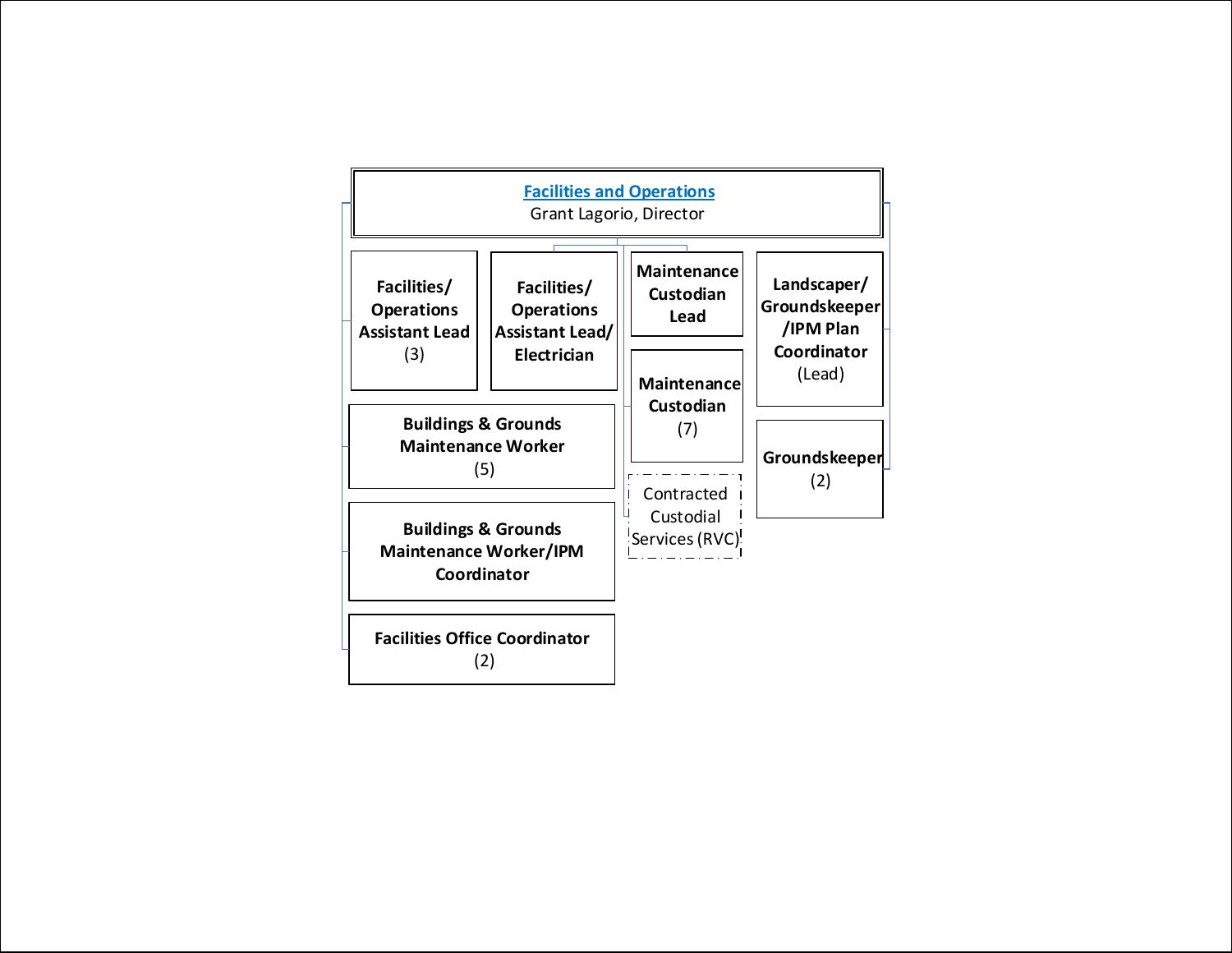<span id="page-25-0"></span>